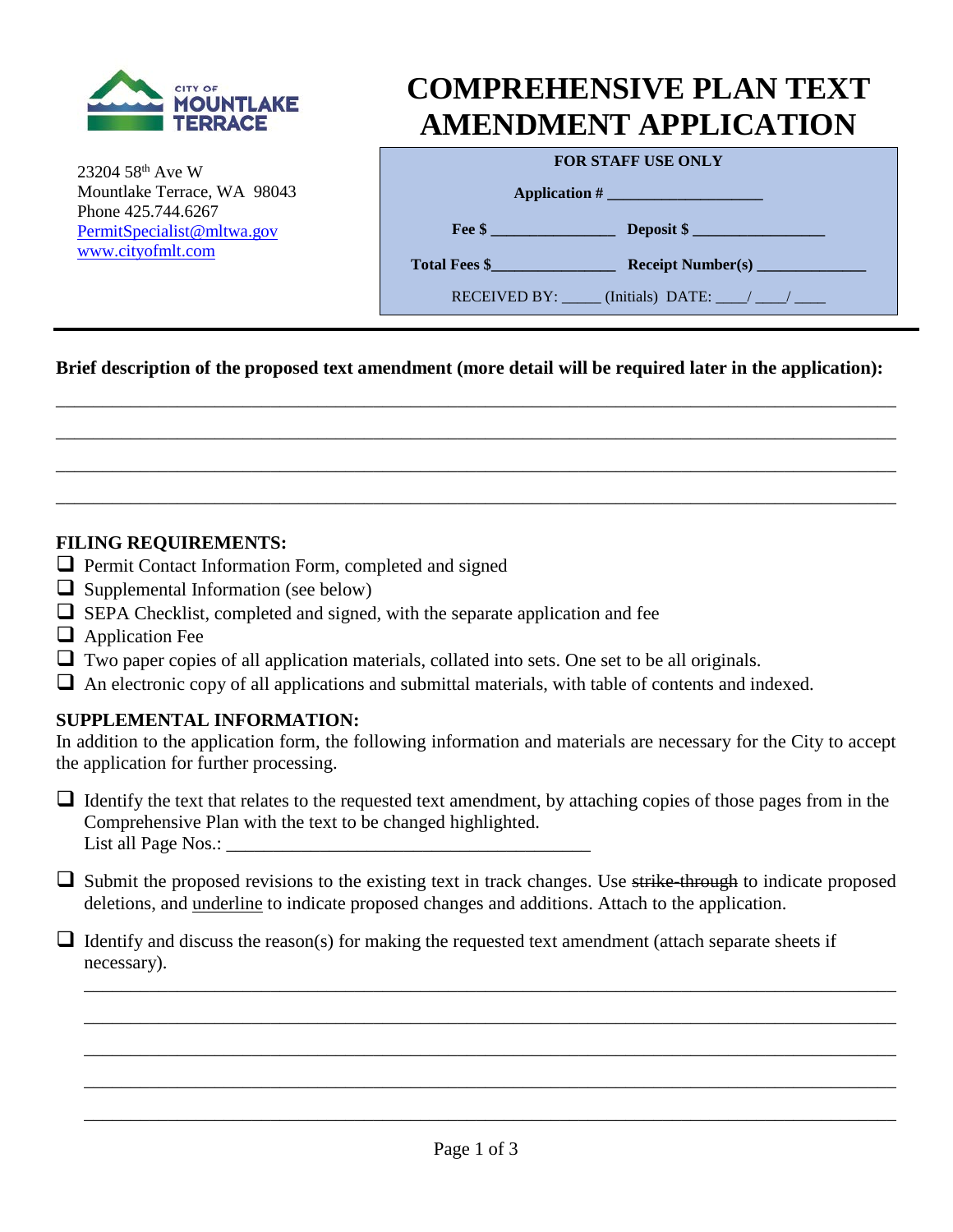Comprehensive Plan Text Amendment Application

- $\Box$  Provide a detailed response to each of the following text amendment criteria (MTMC 19.110.250.B). A repeat of the question is not a response. Answering with "yes" or "no" is not a sufficient response. Attach separate or additional sheets, as needed.
	- 1. How does the requested text amendment(s) promote the public health, safety, and welfare of the general public?

\_\_\_\_\_\_\_\_\_\_\_\_\_\_\_\_\_\_\_\_\_\_\_\_\_\_\_\_\_\_\_\_\_\_\_\_\_\_\_\_\_\_\_\_\_\_\_\_\_\_\_\_\_\_\_\_\_\_\_\_\_ \_\_\_\_\_\_\_\_\_\_\_\_\_\_\_\_\_\_\_\_\_\_\_\_\_\_\_\_\_\_\_\_\_\_\_\_\_\_\_\_\_\_\_\_\_\_\_\_\_\_\_\_\_\_\_\_\_\_\_\_\_ \_\_\_\_\_\_\_\_\_\_\_\_\_\_\_\_\_\_\_\_\_\_\_\_\_\_\_\_\_\_\_\_\_\_\_\_\_\_\_\_\_\_\_\_\_\_\_\_\_\_\_\_\_\_\_\_\_\_\_\_\_ \_\_\_\_\_\_\_\_\_\_\_\_\_\_\_\_\_\_\_\_\_\_\_\_\_\_\_\_\_\_\_\_\_\_\_\_\_\_\_\_\_\_\_\_\_\_\_\_\_\_\_\_\_\_\_\_\_\_\_\_\_

2. What additional public facilities and services could be needed to maintain the adopted levels of service due to the requested text amendment? What costs for needed public facilities and services would be borne by private development and what costs would be borne by the general public?

\_\_\_\_\_\_\_\_\_\_\_\_\_\_\_\_\_\_\_\_\_\_\_\_\_\_\_\_\_\_\_\_\_\_\_\_\_\_\_\_\_\_\_\_\_\_\_\_\_\_\_\_\_\_\_\_\_\_\_\_\_ \_\_\_\_\_\_\_\_\_\_\_\_\_\_\_\_\_\_\_\_\_\_\_\_\_\_\_\_\_\_\_\_\_\_\_\_\_\_\_\_\_\_\_\_\_\_\_\_\_\_\_\_\_\_\_\_\_\_\_\_\_ \_\_\_\_\_\_\_\_\_\_\_\_\_\_\_\_\_\_\_\_\_\_\_\_\_\_\_\_\_\_\_\_\_\_\_\_\_\_\_\_\_\_\_\_\_\_\_\_\_\_\_\_\_\_\_\_\_\_\_\_\_ \_\_\_\_\_\_\_\_\_\_\_\_\_\_\_\_\_\_\_\_\_\_\_\_\_\_\_\_\_\_\_\_\_\_\_\_\_\_\_\_\_\_\_\_\_\_\_\_\_\_\_\_\_\_\_\_\_\_\_\_\_ \_\_\_\_\_\_\_\_\_\_\_\_\_\_\_\_\_\_\_\_\_\_\_\_\_\_\_\_\_\_\_\_\_\_\_\_\_\_\_\_\_\_\_\_\_\_\_\_\_\_\_\_\_\_\_\_\_\_\_\_\_ \_\_\_\_\_\_\_\_\_\_\_\_\_\_\_\_\_\_\_\_\_\_\_\_\_\_\_\_\_\_\_\_\_\_\_\_\_\_\_\_\_\_\_\_\_\_\_\_\_\_\_\_\_\_\_\_\_\_\_\_\_ \_\_\_\_\_\_\_\_\_\_\_\_\_\_\_\_\_\_\_\_\_\_\_\_\_\_\_\_\_\_\_\_\_\_\_\_\_\_\_\_\_\_\_\_\_\_\_\_\_\_\_\_\_\_\_\_\_\_\_\_\_

3. Describe what significant changes in social, economic, environmental, or land use-related factors support the requested text amendment.

\_\_\_\_\_\_\_\_\_\_\_\_\_\_\_\_\_\_\_\_\_\_\_\_\_\_\_\_\_\_\_\_\_\_\_\_\_\_\_\_\_\_\_\_\_\_\_\_\_\_\_\_\_\_\_\_\_\_\_\_\_ \_\_\_\_\_\_\_\_\_\_\_\_\_\_\_\_\_\_\_\_\_\_\_\_\_\_\_\_\_\_\_\_\_\_\_\_\_\_\_\_\_\_\_\_\_\_\_\_\_\_\_\_\_\_\_\_\_\_\_\_\_ \_\_\_\_\_\_\_\_\_\_\_\_\_\_\_\_\_\_\_\_\_\_\_\_\_\_\_\_\_\_\_\_\_\_\_\_\_\_\_\_\_\_\_\_\_\_\_\_\_\_\_\_\_\_\_\_\_\_\_\_\_ \_\_\_\_\_\_\_\_\_\_\_\_\_\_\_\_\_\_\_\_\_\_\_\_\_\_\_\_\_\_\_\_\_\_\_\_\_\_\_\_\_\_\_\_\_\_\_\_\_\_\_\_\_\_\_\_\_\_\_\_\_ \_\_\_\_\_\_\_\_\_\_\_\_\_\_\_\_\_\_\_\_\_\_\_\_\_\_\_\_\_\_\_\_\_\_\_\_\_\_\_\_\_\_\_\_\_\_\_\_\_\_\_\_\_\_\_\_\_\_\_\_\_ \_\_\_\_\_\_\_\_\_\_\_\_\_\_\_\_\_\_\_\_\_\_\_\_\_\_\_\_\_\_\_\_\_\_\_\_\_\_\_\_\_\_\_\_\_\_\_\_\_\_\_\_\_\_\_\_\_\_\_\_\_ \_\_\_\_\_\_\_\_\_\_\_\_\_\_\_\_\_\_\_\_\_\_\_\_\_\_\_\_\_\_\_\_\_\_\_\_\_\_\_\_\_\_\_\_\_\_\_\_\_\_\_\_\_\_\_\_\_\_\_\_\_

4. Identify the specific goals and policies of the Comprehensive Plan that the proposed text amendment is consistent with. Provide the full text of each goal and/or policy cited, or attach on a separate sheet. Explain how, and why, the cited goal or policy supports the proposed text amendment.

\_\_\_\_\_\_\_\_\_\_\_\_\_\_\_\_\_\_\_\_\_\_\_\_\_\_\_\_\_\_\_\_\_\_\_\_\_\_\_\_\_\_\_\_\_\_\_\_\_\_\_\_\_\_\_\_\_\_\_\_\_ \_\_\_\_\_\_\_\_\_\_\_\_\_\_\_\_\_\_\_\_\_\_\_\_\_\_\_\_\_\_\_\_\_\_\_\_\_\_\_\_\_\_\_\_\_\_\_\_\_\_\_\_\_\_\_\_\_\_\_\_\_ \_\_\_\_\_\_\_\_\_\_\_\_\_\_\_\_\_\_\_\_\_\_\_\_\_\_\_\_\_\_\_\_\_\_\_\_\_\_\_\_\_\_\_\_\_\_\_\_\_\_\_\_\_\_\_\_\_\_\_\_\_ \_\_\_\_\_\_\_\_\_\_\_\_\_\_\_\_\_\_\_\_\_\_\_\_\_\_\_\_\_\_\_\_\_\_\_\_\_\_\_\_\_\_\_\_\_\_\_\_\_\_\_\_\_\_\_\_\_\_\_\_\_ \_\_\_\_\_\_\_\_\_\_\_\_\_\_\_\_\_\_\_\_\_\_\_\_\_\_\_\_\_\_\_\_\_\_\_\_\_\_\_\_\_\_\_\_\_\_\_\_\_\_\_\_\_\_\_\_\_\_\_\_\_